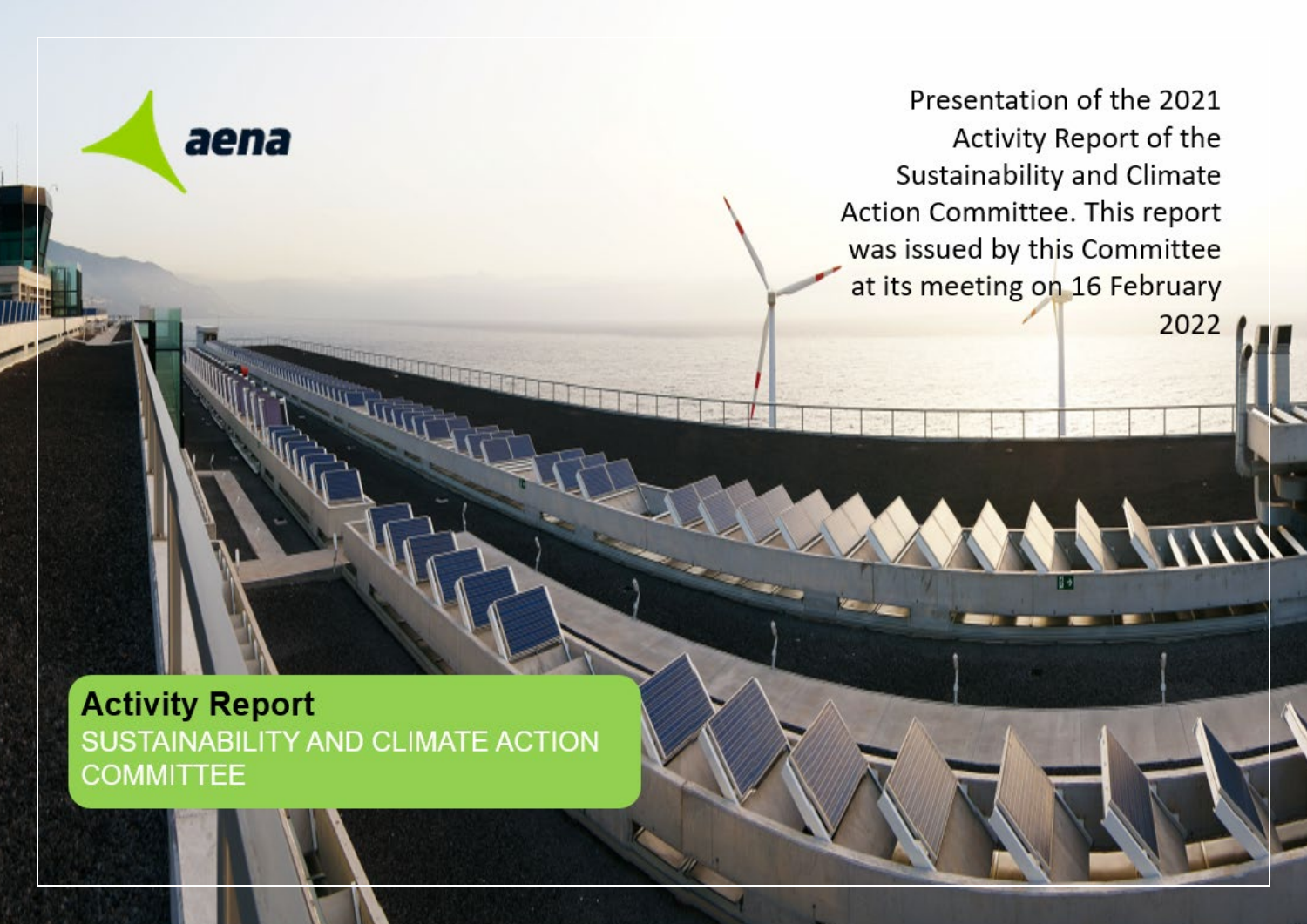

#### Contents

| 3.               |  |  |  |
|------------------|--|--|--|
| $\overline{4}$ . |  |  |  |
| 5.               |  |  |  |
| 6.               |  |  |  |
| 6.1.             |  |  |  |
| 6.2.             |  |  |  |
| 6.3.             |  |  |  |
|                  |  |  |  |
| 8.               |  |  |  |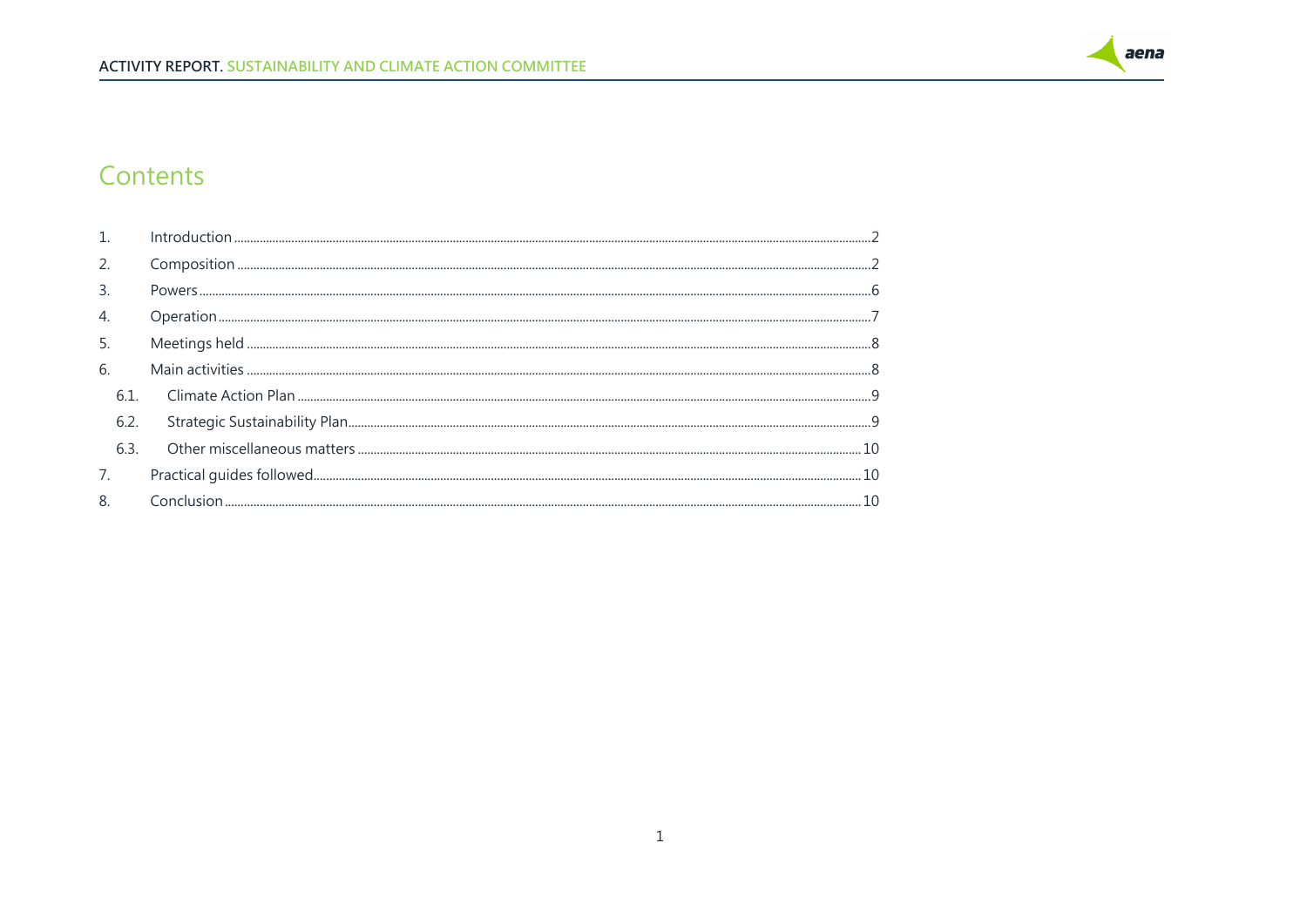

### <span id="page-2-0"></span>1. Introduction

The Sustainability and Climate Action Committee of Aena ("**CSAC**" in Spanish) was constituted on 28 April 2021 by the Board of Directors of Aena, S.M.E., S.A. ("**Aena**" or the "**Company**"), being duly governed by Article 24bis of the Board of Directors Regulations of Aena and Article 44bis of its Bylaws.

In accordance with the provisions of the aforementioned regulations, the CSAC is constituted as an internal body with powers of evaluation and control in matters of sustainability and the Climate Action Plan. Specifically, it has the following powers, among others: to know and promote, guide and monitor the company's environmental and social objectives, action plans, practises and policies; to evaluate and review the company's actions and compliance with its environmental and social strategy and practises; to review the Climate Action Plan prior to approval by the Board of Directors and monitor its compliance;

and to oversee the preparation and publication of the specific and detailed annual report on the company's progress in achieving the objectives of said plan.

The Committee has prepared the CSAC's Annual Activities Report, which includes the activities carried out by the CSAC during the 2021 fiscal year.

## <span id="page-2-1"></span>2. Composition

In accordance with the provisions of Article 24 bis section (i) of the Board of Directors Regulations, the CSAC is made up of five (5) members, who must be non-executive Board Members, the majority of whom must be independent.

Members of the CSAC shall be appointed in such a manner as to ensure that they have the knowledge, skills and experience appropriate to the duties they are to perform, and their appointment, as well as that of the Chairman and the Secretary, shall be made by the Board of Directors by absolute majority.

The chairmanship of the CSAC is appointed from among the Independent Directors who are members of the CSAC. The composition of the CSAC during the financial year 2021, which can be consulted on the Company's website (www.aena.es), was as follows: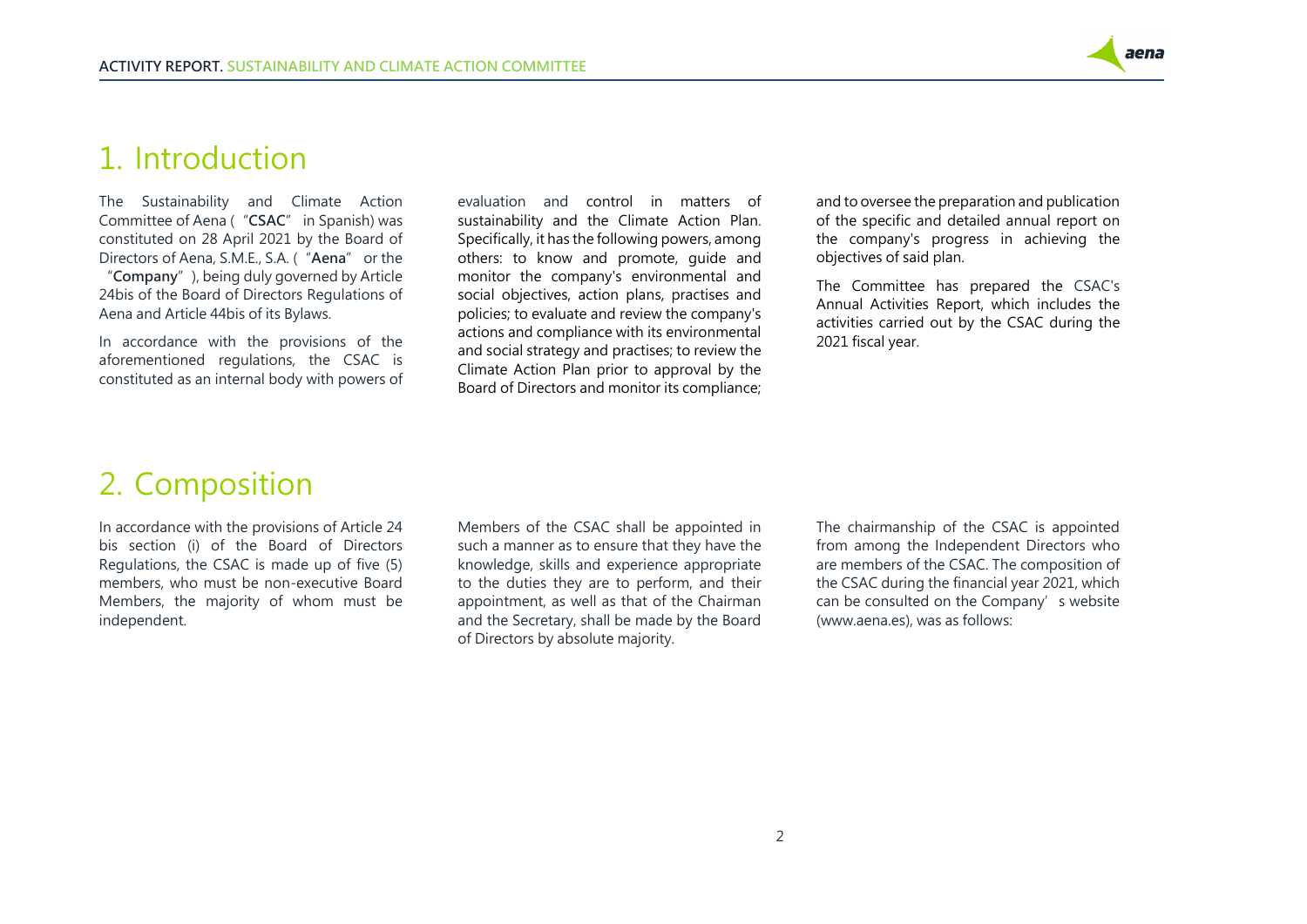

| <b>Name</b>                                                                                                                                       | <b>Position</b> | Appointment | <b>Termination of duties</b>                                                                                                                                                                                                                                                                                                                               |
|---------------------------------------------------------------------------------------------------------------------------------------------------|-----------------|-------------|------------------------------------------------------------------------------------------------------------------------------------------------------------------------------------------------------------------------------------------------------------------------------------------------------------------------------------------------------------|
| Ms. Irene Cano Piquero<br>(Independent)<br>to train people in the digital skills necessary for digital citizenship.                               | Chairwoman      | 28/04/2021  | A graduate in Business Administration and Management from the University of Oviedo, she champions the role of digitalisation in the future of organisations and stresses the need                                                                                                                                                                          |
|                                                                                                                                                   |                 |             | She has been General Manager for Meta (Spain and Portugal) since June 2012. She directs the strategy of Facebook, Instagram and WhatsApp in the Spanish and Portuguese markets.                                                                                                                                                                            |
| companies.                                                                                                                                        |                 |             | She joined Meta in January 2010 as Sales and Business Development Manager after more than 10 years of experience in the industry, where she has worked for major technology                                                                                                                                                                                |
| department of Yahoo!.                                                                                                                             |                 |             | Before leading the Meta Spain team, she worked at Google, first as head of operations in 2003 and later as director of agencies in 2006. Before that, she had spent 3 years in the sales                                                                                                                                                                   |
| In 2009, she also directed the Sales Department of Orange Spain.                                                                                  |                 |             |                                                                                                                                                                                                                                                                                                                                                            |
| also a member of the Appointments, Remuneration and Corporate Governance Committee.                                                               |                 |             | On 29 October 2020, she was appointed independent director of Aena. Since 28 April 2021, she has been the Chairwoman of the Sustainability and Climate Action Committee and is                                                                                                                                                                             |
| <b>Name</b>                                                                                                                                       | <b>Position</b> | Appointment | <b>Termination of duties</b>                                                                                                                                                                                                                                                                                                                               |
| TCI ADVISORY SERVICES LLP, (Represented by Mr.<br><b>Christopher Anthony Hohn)</b><br>(Proprietary)<br>Administration at Harvard Business School. | Member          | 28/04/2021  | Christopher Anthony Hohn graduated with honours in Accounting and Business Economics from the University of Southampton, England, in 1988. He attended the Master in Business<br>In 2003, he founded The Children's Investment Fund Management (UK) LLP, which in 2015 was renamed TCI Advisory Services LLP and where he currently works as a partner and |
| head of portfolio management.                                                                                                                     |                 |             |                                                                                                                                                                                                                                                                                                                                                            |

Previously, Christopher Anthony Hohn worked as a portfolio manager at Perry Capital Limited and was an associate at Apax Partners and Director of the Corporate Finance division of Coopers & Lybrand in London.

Christopher Anthony Hohn is a Director of the following companies: TCI Fund Management Limited, TCI Fund Services (Finance) LLP (Member), The Children's Investment Fund Foundation (UK), TCI Fund Management (UK) Limited, TCI Fund Holdings Limited, TCI Fund Services (UK) Limited, The Children's Investment Master Fund, The Children's Investment Fund and The Children's Investment Fund (GP) Ltd.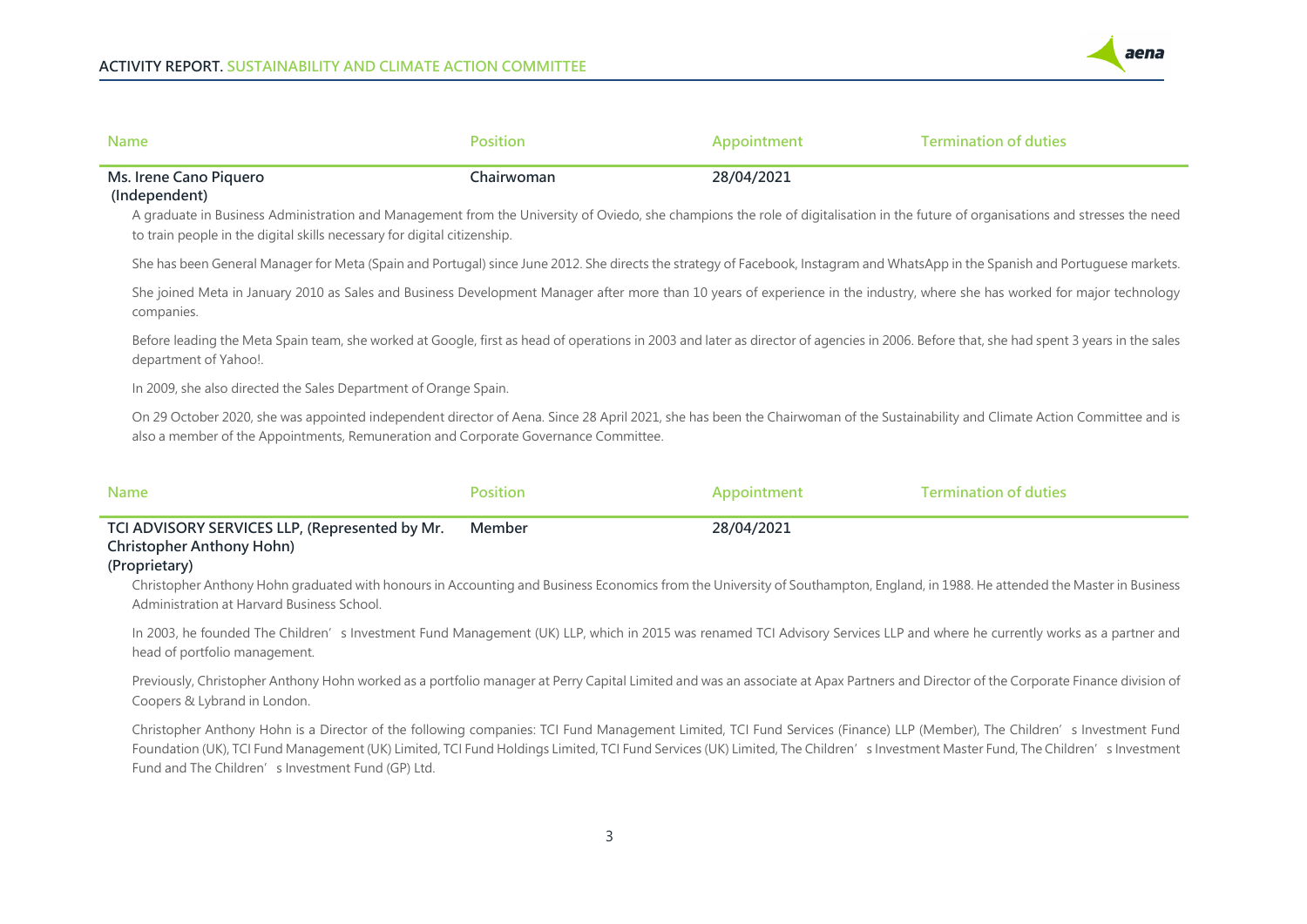

The Children's Investment Fund Management (UK) LLP (now TCI Advisory Services LLP) was appointed Director of Aena, S.A. on 20 January 2015, and was re-elected on 9 April 2019.

TCI Advisory Services LLP also owns 2.968% of Aena's shares, as a representative of TCI LUXEMBOURG and CIFF CAPITAL, UK LP.

He was appointed director of Aena, S.A. on 20 January 2015 and re-elected on 9 April 2019. He is also a member of the Executive Committee, the Appointments, Remuneration and Corporate Governance Committee and the Sustainability and Climate Action Committee.

| <b>Name</b>                     | Position | Appointment | <b>Termination of duties</b> |
|---------------------------------|----------|-------------|------------------------------|
| Mr. Josep Antoni Durán i Lleida | Member   | 28/04/2021  |                              |
| (Independent)                   |          |             |                              |

He holds a Diploma in European Communities from the Spanish Ministry of Foreign Affairs and Cooperation and a Degree in Law from the University of Lleida. He began his political career as deputy mayor of Lleida City Council. The following year he left this position to be appointed Director General of Interdepartmental Affairs of the Generalitat de Catalunya.

Between 1982 and 1993, he was a member of Parliament for the district of Lleida. During 1986 and 1987, he was a member of the European Parliament.

In 1999, he was elected to the Parliament of Catalonia and was appointed Minister of the Interior of the Generalitat, a position he held until 2001.

Between 2004 and 2015 he was a member of Parliament for the Barcelona constituency. He was the spokesman of the Catalan Parliamentary Group in the Congress, and from 2001 to 2014 he was the General Secretary of CiU. He was also Chairman of the Governance Committee of the Democratic Union of Catalonia (UDC), a position he held from 1982 to 1984 and from 1987 until his resignation.

In 2004, he was elected Chairman of the Standing Committee of Foreign Affairs of the Congress of Deputies, a position he repeated in 2008 and 2011. He was also Deputy Chairman of the Centrist Democrat International and currently holds the Honorary Presidency of the Chilean Chamber of Commerce.

He is a visiting professor at the Miguel de Cervantes University in Santiago de Chile and practices law at Bufet Colls. He is also the Spanish coordinator of the Italian-Spanish Dialogue Forum and Deputy Chairman of the Spanish-Moroccan Economic Committee created at the initiative of Their Majesties King Juan Carlos and Queen Sofia, and the King and Queen of Morocco and, since October 2019, a member of the Board of Directors of Mapfre International.

On 29 January 2019, he was appointed a director of Aena and is a member of the Appointments, Remuneration and Corporate Governance Committee and the Sustainability and Climate Action Committee.

| <b>Name</b> | <b>Position</b> | Appointment | Termination of duties |
|-------------|-----------------|-------------|-----------------------|
|             |                 |             |                       |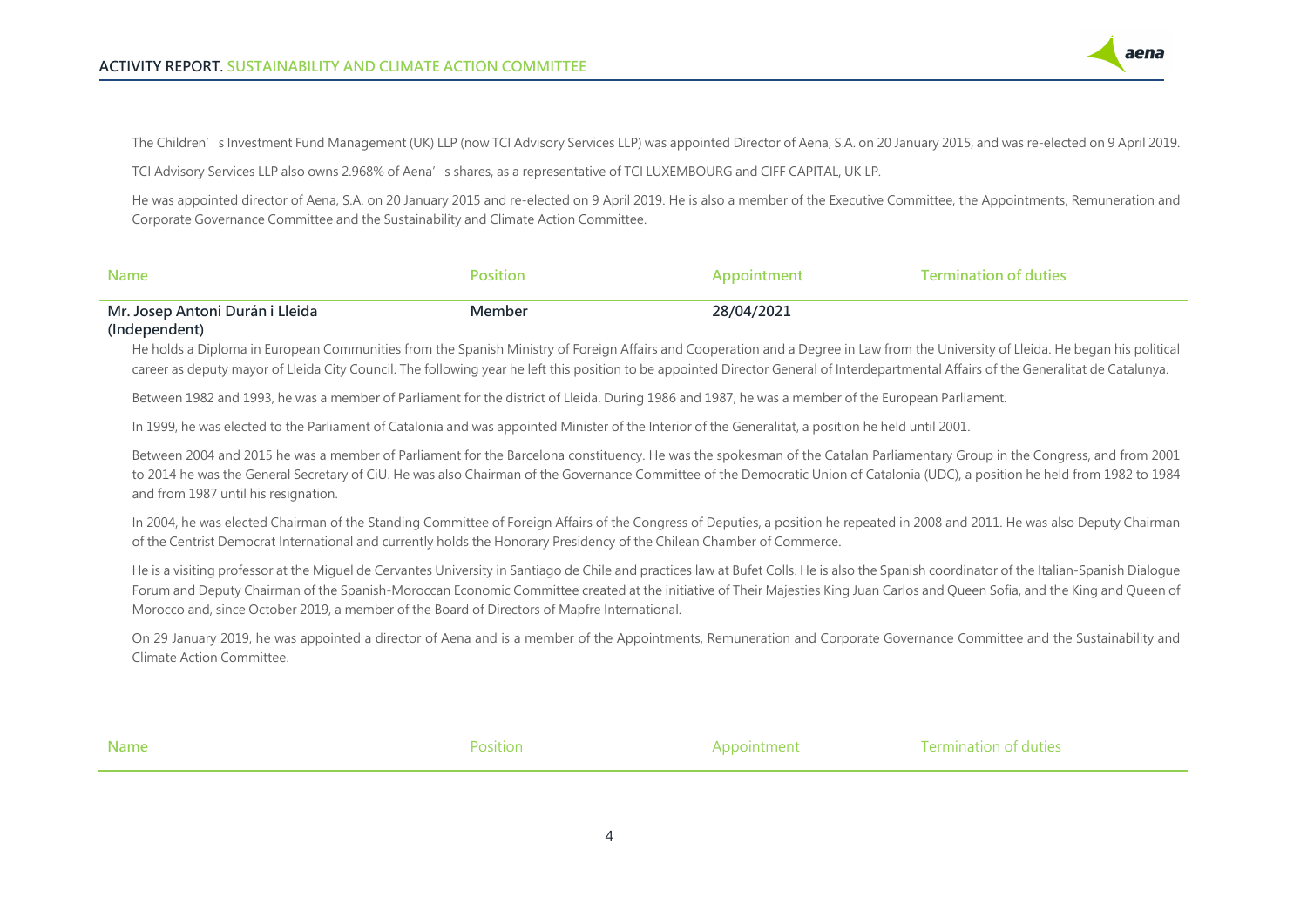

| Ms. Pilar Arranz Notario                                                                                                                                                                                                                          | Member          | 28/04/2021  |                                                                                                                                                                                                |
|---------------------------------------------------------------------------------------------------------------------------------------------------------------------------------------------------------------------------------------------------|-----------------|-------------|------------------------------------------------------------------------------------------------------------------------------------------------------------------------------------------------|
| (Proprietary)<br>of SEPI Desarrollo Empresarial and of European Aviation College.                                                                                                                                                                 |                 |             | Degree in Modern and Contemporary History from the Universidad Autónoma de Madrid. She holds a Master's degree in General Management (PDG) from IESE. She was a Director                       |
| of Public Administrations as Deputy Assistant Director of Personnel and at Correos y Telégrafos as Deputy Director of HR Management.                                                                                                              |                 |             | She held different positions from 1991 to 2000 at the Ministry of Social Affairs, at the Ministry of the Interior, at Aena as head of the Air Navigation HR Planning Division, at the Ministry |
| She has been a senior government economist and trade specialist since 1992.                                                                                                                                                                       |                 |             |                                                                                                                                                                                                |
| From December 2000 to May 2008, she held the position of Director of Air Navigation Training and Studies at SENASA.                                                                                                                               |                 |             |                                                                                                                                                                                                |
| From May 2008 to 2010 she was director of the National Institute of Public Administration (INAP).                                                                                                                                                 |                 |             |                                                                                                                                                                                                |
| Until July 2016, she was an advisory member of the Secretary of State for Infrastructure, Transport and Housing of the Ministry of Public Works. Since July 2016 she has been adviser<br>to the Minister of Transport, Mobility and Urban Agenda. |                 |             |                                                                                                                                                                                                |
| Climate Action Committee.                                                                                                                                                                                                                         |                 |             | On 19 November 2012 she was appointed Director of Aena, S.A. (formerly Aena Aeropuertos, S.A.) and last re-elected on 9 April 2019. She is also a member of the Sustainability and             |
| Name                                                                                                                                                                                                                                              | <b>Position</b> | Appointment | <b>Termination of duties</b>                                                                                                                                                                   |
| Ms. Leticia Iglesias Herraiz<br>(Independent)                                                                                                                                                                                                     | Member          | 28/04/2021  | She holds a degree in Economics and Business Studies. Business Studies Section, specialising in Finance at the Comillas Pontifical University (ICADE). She is a member of the Official         |

Register of Auditors of Spain (ROAC).

She began her career in 1987 in Arthur Andersen's Audit Division. Between 1989 and 2007, she worked at the National Securities Market Commission (CNMV).

From 2007 to 2013, she was CEO at the Spanish Institute of Chartered Accountants (ICJCE). From 2013 to 2017 she was also an Independent Director, a member of the Executive Committee, Chairwoman of the Global Risk Committee and a member of the Audit Committee at Banco Mare Nostrum, S.A. (BMN).

During 2017 and 2018, she held the positions of Independent Director at Abanca Servicios Financieros, EFC, and was Chairwoman of the Joint Audit and Risk Committee. Since May 2018, she has been an Independent Director, Chairwoman of the Audit and Compliance Committee and member of the Comprehensive Risk Committee of ABANCA CORPORACION BANCARIA, S.A.

Since October 2018, she has been an Independent Director and Chairwoman of the Audit and Control Committee of LAR ESPAÑA REAL ESTATE SOCIMI, S.A.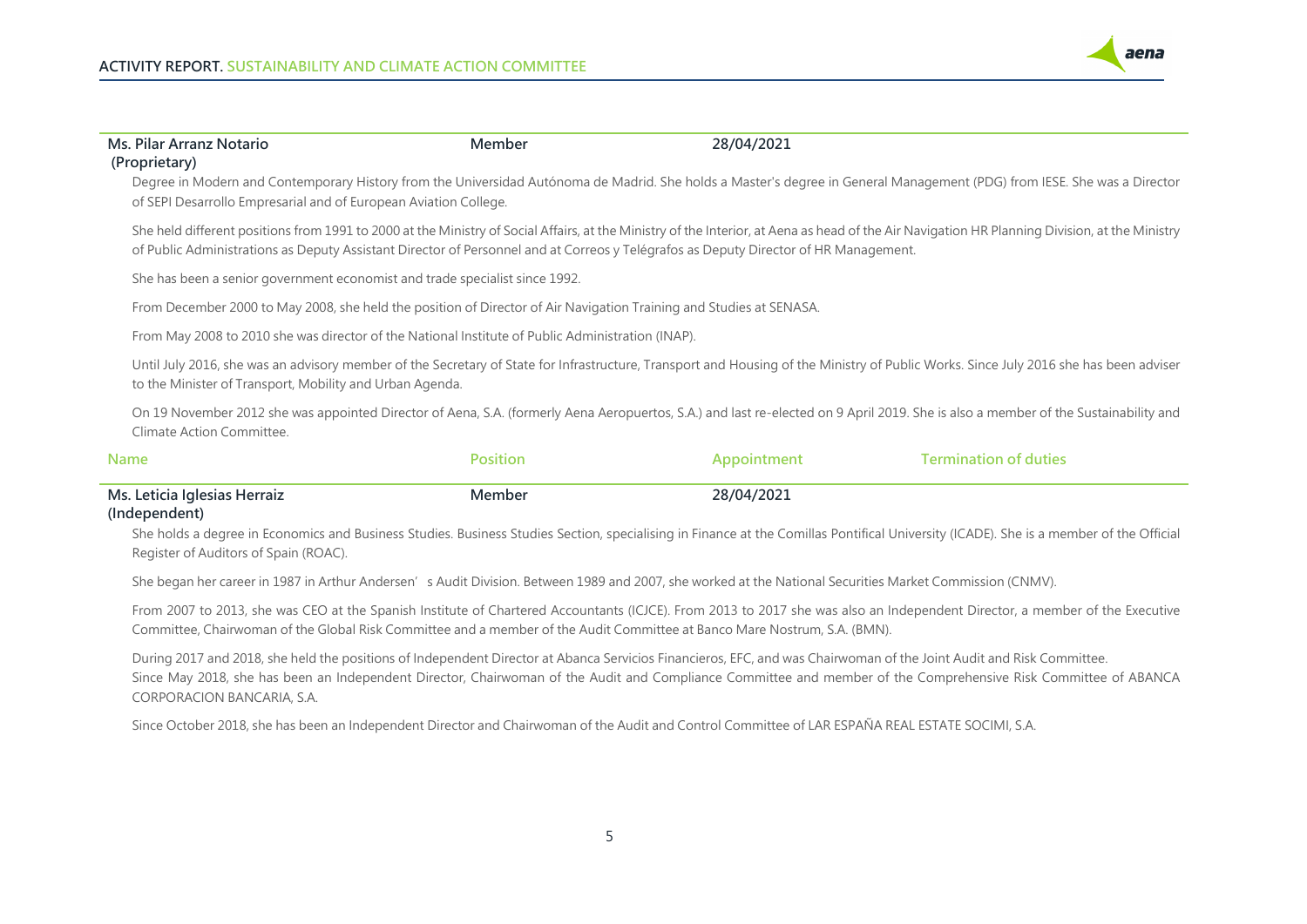

On 9 April 2019 she was appointed Director of Aena, S.M.E., S.A. and Chairwoman of the Audit Committee. She has also been a member of the Sustainability and Climate Action Committee since 28 April 2021.

| <b>Name</b>                   | Position                   | Appointment | <b>Termination of duties</b> |
|-------------------------------|----------------------------|-------------|------------------------------|
| Mr. Juan Carlos Alfonso Rubio | <b>Non-Board Secretary</b> | 15/01/2018  |                              |

He has a degree in Law from the Autonomous University of Madrid, is a specialist in Regulatory Law and an Attorney for the Government. He has also completed the IESE Hot Top Programme and the ICEX-CECO International Management Programme.

He held a number of positions in both the public and private sectors prior to joining Aena. As an Attorney for the Government he has had various roles; he was Secretary of the Board of Directors and Legal Director at the Spanish Post Office; partner in charge of Telecommunications and Public Law at KPMG Abogados; Legal Director at Sogecable (main Spanish pay TV); Coordination Director at the Spanish State Lotteries; Deputy General Director of Gambling Regulation in the Ministry of Economy and Finance; General Secretary and Secretary of the Board of Directors at ICEX España Exportación e Inversiones; and most recently, General Secretary and Deputy Secretary of the Board of Directors at CESCE.

He has been Corporate General Secretary of Aena, S.M.E., S.A. since 9 January 2018, and Secretary of the Board of Directors and its Committees since 15 January 2018.

## <span id="page-6-0"></span>3.Powers

Articles 44 bis and 24 bis of the Bylaws and of the Board of Directors Regulations of Aena, respectively, assign the powers to the CSAC which are outlined below:

• Know, promote, manage and monitor the company's environmental and social objectives, action plans, practises and policies, ensuring that these policies identify and include, at a minimum, the principles, commitments, objectives and strategies relating to shareholders, employees, customers, suppliers, social

concerns, the environment, diversity, fiscal responsibility, respect for human rights and the prevention of corruption and other illegal acts; Methods or systems to monitor compliance with policies, related risks and their management; Mechanisms to monitor non-financial risks, including those related to ethics and business conduct; Reporting channels, engagement and dialogue with stakeholders; Responsible communication practises that avoid manipulation of information and protect integrity and honour.

- Evaluate and verify performance and compliance with the strategy and practices in environmental and social matters, to ensure that they focus on achieving greater sustainability, promote corporate interest and the creation of long-term value and take account of the legitimate interests of other stakeholders, and report on it to the Board of Directors.
- Supervise the Company's practices in environmental and social matters to ensure that they comply with the strategy and policies set.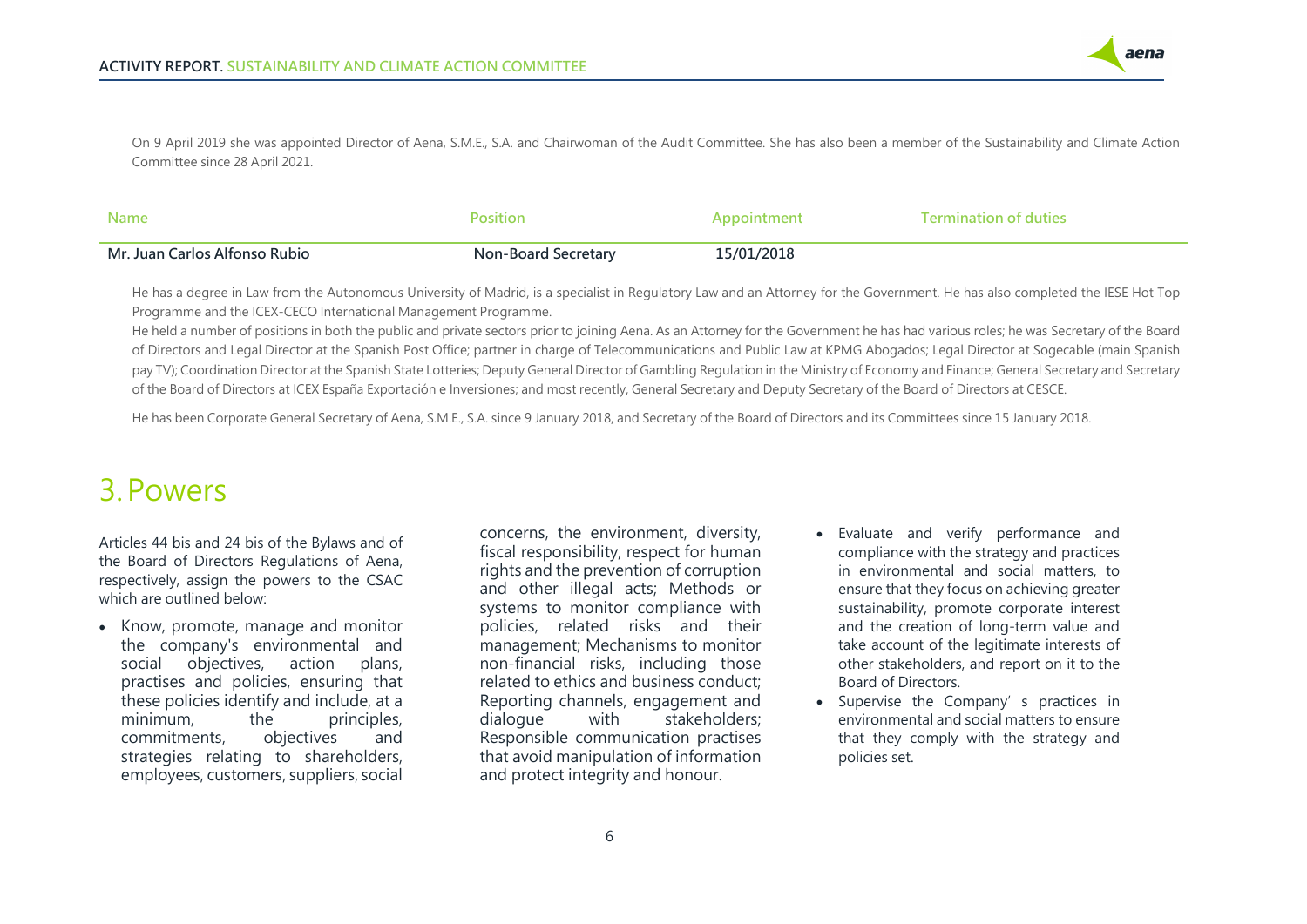

- Support and monitor Aena's contribution to the achievement of the Sustainable Development Goals (SDG) approved by the United Nations.
- Promote a coordinated strategy for social action, sponsorship and patronage consistent with the Company's policies.
- Review, prior to its approval by the Board of Directors and, subsequently, supervise compliance with the Company's Climate Action Plan, which includes actions to mitigate the effects of climate change, and monitor the established indicators for the fulfilment of the decarbonisation objectives in line with: (i) Aena's "Sustainability Objectives in terms of climate change". which must be suitably updated to take

account of Spanish and European regulatory requirements and must meet or exceed the objectives of: (a) Articles 2.1(a) and 4.1. of the Paris Agreement; (b) the Declaration of the Government of Spain regarding the Climate and Environmental Emergency of 21 January 2020; and (c) the National Integrated Energy and Climate Plan 2021-2030, or any other plan that may be in force at all times; (ii) the recommendations of the Task Force on Climate-Related Financial Disclosures (TFCD), in order to establish the Risks, Opportunities and Financial Impact resulting from Climate Change; and (iii) Law 11/2018 on non-financial information and diversity, as well as the guidelines derived from the supplement on climate-related information, of European Commission Directive 2014/95/EU of the European Parliament and of the Council, which establishes a description of the policies for environment-related results and risks.

• Supervise the preparation and publication of the specific and detailed annual report on the Company's progress towards the objectives of the Climate Action Plan, which must be prepared in accordance with the recommendations of the Task Force on Climate-Related Financial Disclosures.

## <span id="page-7-0"></span>4. Operation

The CSAC will meet as many times as deemed necessary by its Chairman for the exercise of its powers and, at least, 4 times a year. It shall also meet when requested by at least two of its members and, in all cases when the Board of Directors requests the issuance of a report or approval of proposals within its remit and whenever, in the judgement of the Chairman of this committee, it is appropriate for the good development of its purposes.

Resolutions shall be adopted with the affirmative vote of the majority of the Board Members present or represented at the meeting, the Chairman having the casting vote in the event of a tie vote.

The CSAC met 3 times in 2021. Two sessions were attended by 100% of its members and one session was attended by 60% of its members.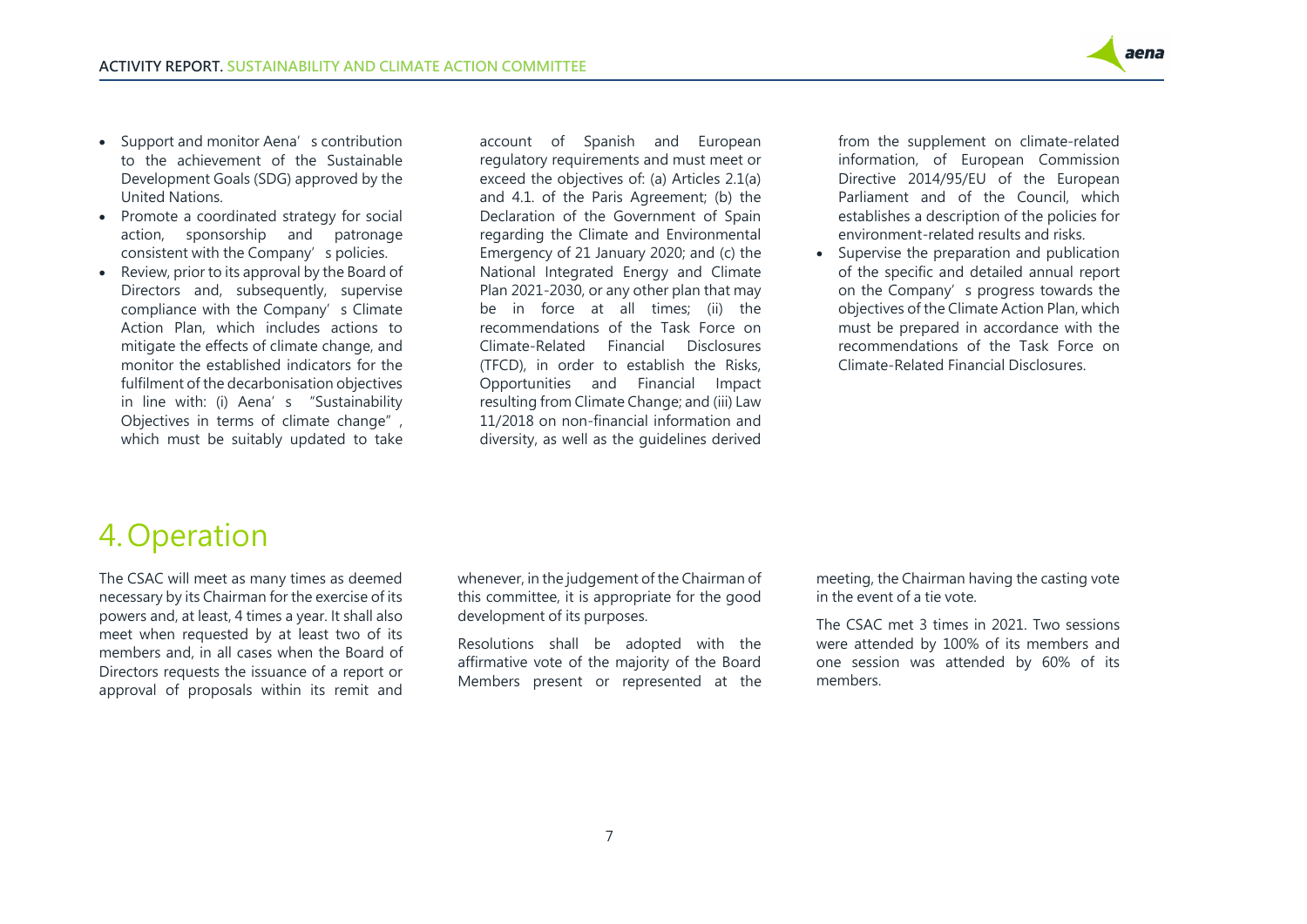

# <span id="page-8-0"></span>5.Meetings held

The following is the schedule of meetings with their respective agendas:

| <b>Meeting</b> | <b>Date</b>       | Agenda                                                                                                                                                                                                                                                                                                                                                               |
|----------------|-------------------|----------------------------------------------------------------------------------------------------------------------------------------------------------------------------------------------------------------------------------------------------------------------------------------------------------------------------------------------------------------------|
| No. 1          | 10 June 2021      | 1. Strategic Sustainability Plan.<br>2. Control and monitoring of the Climate Action Plan.<br>3. Communication on Sustainability and Climate Action.<br>4. Board Training in Sustainability.<br>5. Current status of application for inclusion in Dow Jones Sustainability and Sustainalytics.<br>6. AOB.<br>7. Reading and approval of the minutes of this meeting. |
| No. 2          | 27 September 2021 | Sustainability policy.<br>Control and monitoring of the Climate Action Plan.<br>Communication Plan.<br>4. AOB.<br>Reading and approval of the minutes of this meeting.                                                                                                                                                                                               |
| No. 3          | 21 December 2021  | Review of Corporate Policies.<br>2. AOB.<br>Reading and approval of the minutes of this meeting.                                                                                                                                                                                                                                                                     |

## <span id="page-8-1"></span>6. Main activities

In this section, an overview of the main activities that have taken place in 2021 will be provided.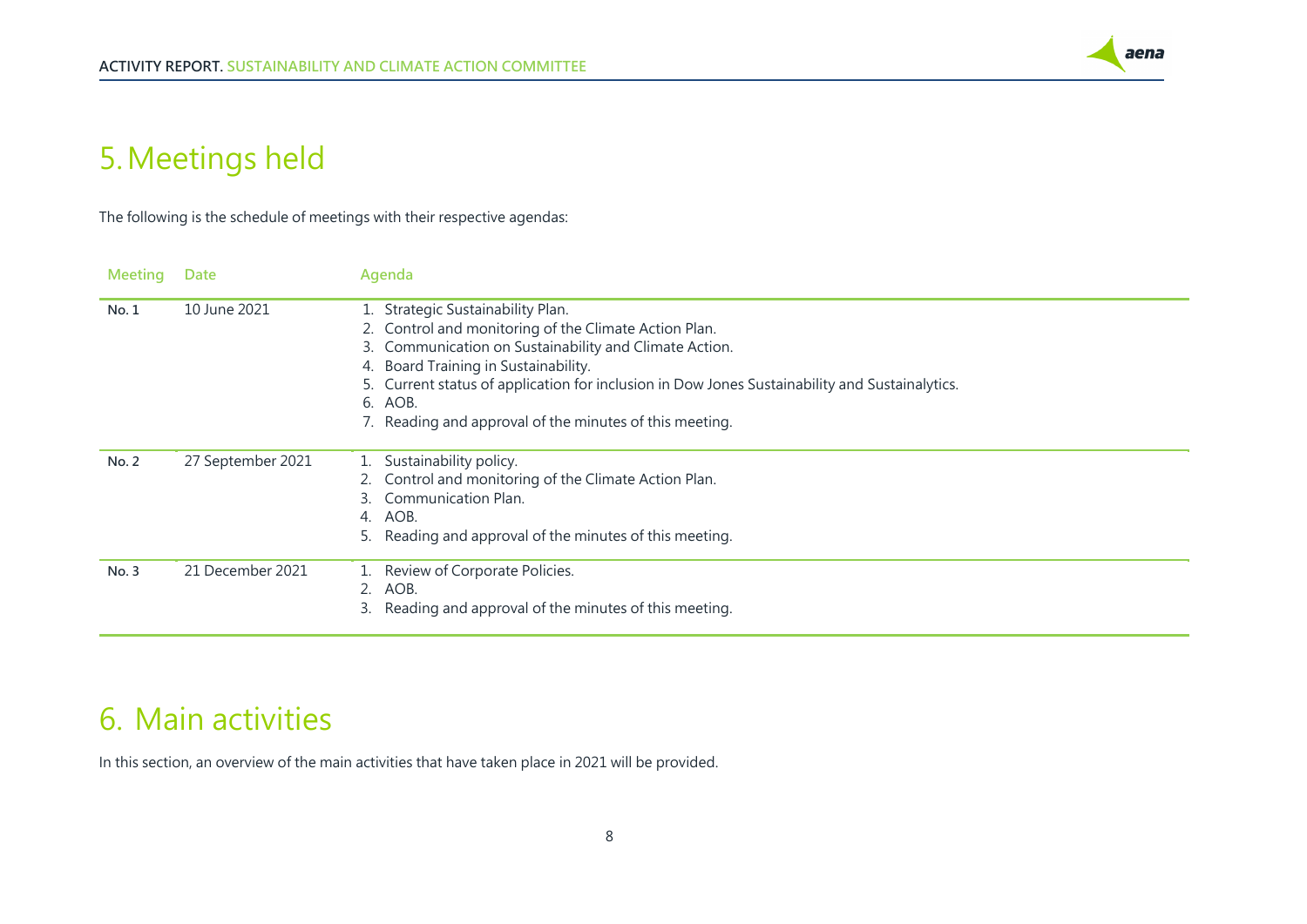

#### <span id="page-9-0"></span>6.1. Climate Action Plan

- At the meeting held on 10 June 2021, a proposal was presented on the methodology to carry out the control and monitoring of the Climate Action Plan (CAP) approved by the Board of Directors and by the General Shareholders' Meeting on 27 April, which would consist of making progress reports, on a biannual basis (on the status of the actions initiated in 2021 for the fulfilment of the objectives of the CAP).

- At the meeting held on 27 September, feedback was given concerning the progress of the actions of the Climate Action Plan, specifically on the progress of the works and installations for the fulfilment of the objectives set for each project in the Climate Action Plan, such as the implementation of the Photovoltaic Plan, the replacement of generators with hydrogen batteries, the installation of geothermal systems and charging points for electric vehicles at different airports.

Information was also provided on the status and monitoring of actions related to the

introduction of a sustainable fleet, facilitating the distribution of sustainable aviation fuels (SAF) in the network, cooperation with Enaire and the establishment of a working group to develop common solutions, pricing in car parks (sustainable mobility hubs) and the establishment of a forum for cooperation with logistics companies.

#### <span id="page-9-1"></span>6.2. Strategic Sustainability Plan

- At the 10 June 2021 meeting, the Strategic Sustainability Plan was presented and reported favourably for subsequent approval at the 28 September Board of Directors meeting.

At the same meeting, a proposal was made to hold a training session on sustainability for the Board Members, which would ultimately take the form of a training session on the decarbonisation of the aviation sector in September.

A proposal was made that there should be an annual training session, which could be extended, both in terms of frequency and content.

- The Sustainability Policy was presented at the 27 September meeting, and was reported favourably for subsequent approval at the 28 September meeting of the Board of Directors.

This policy is in line with best corporate governance practises and complies with the recommendations of the Code of Good

Governance of Listed Companies. It incorporates the principles of action provided for in the Sustainability Strategy and configures the Sustainability and Climate Action Committee as an internal body with assessment and oversight powers on sustainability and climate action plan issues, responsible for knowing, promoting, guiding and monitoring the company's objectives, action plans, practises and policies on environmental and social issues.